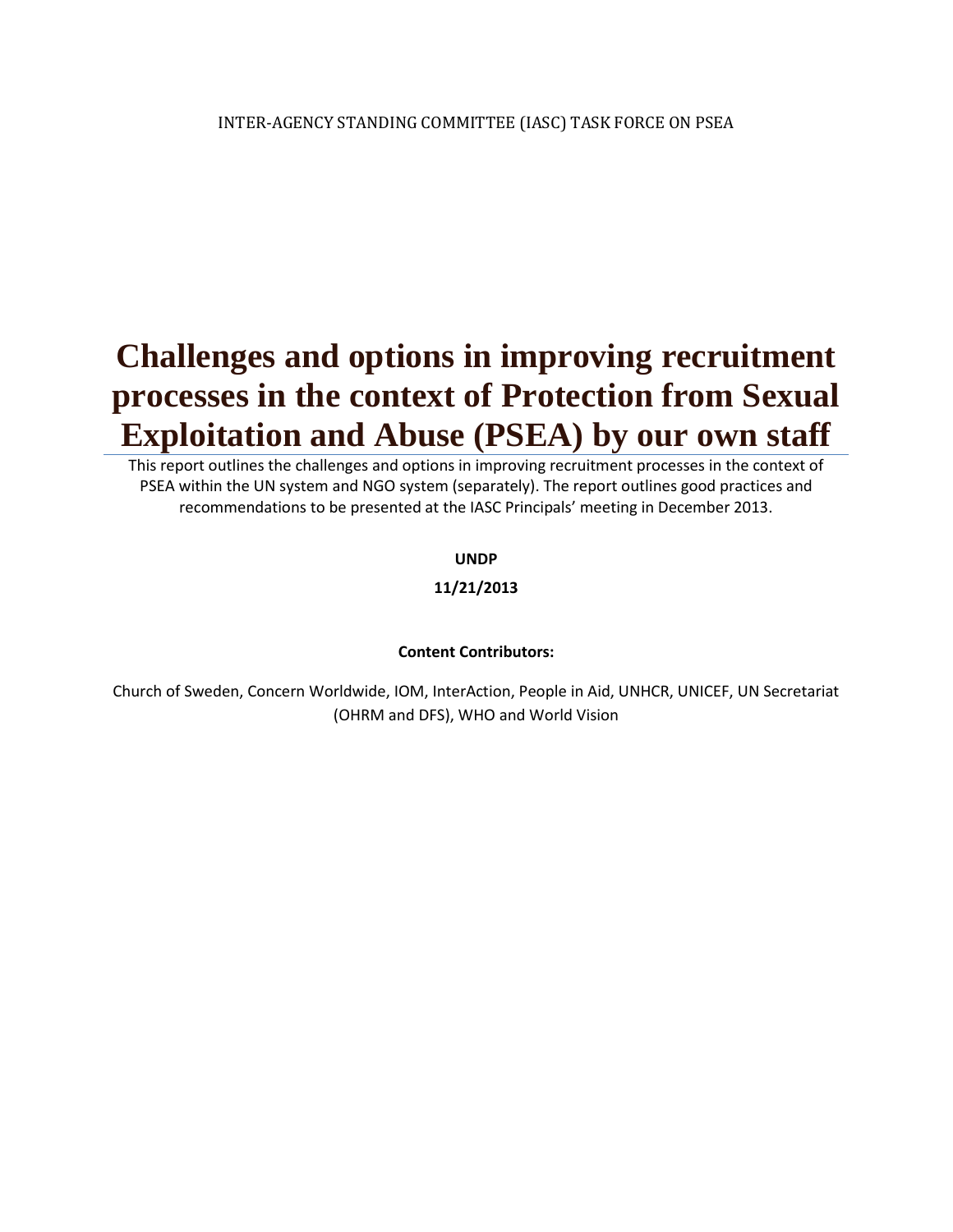## **Contents**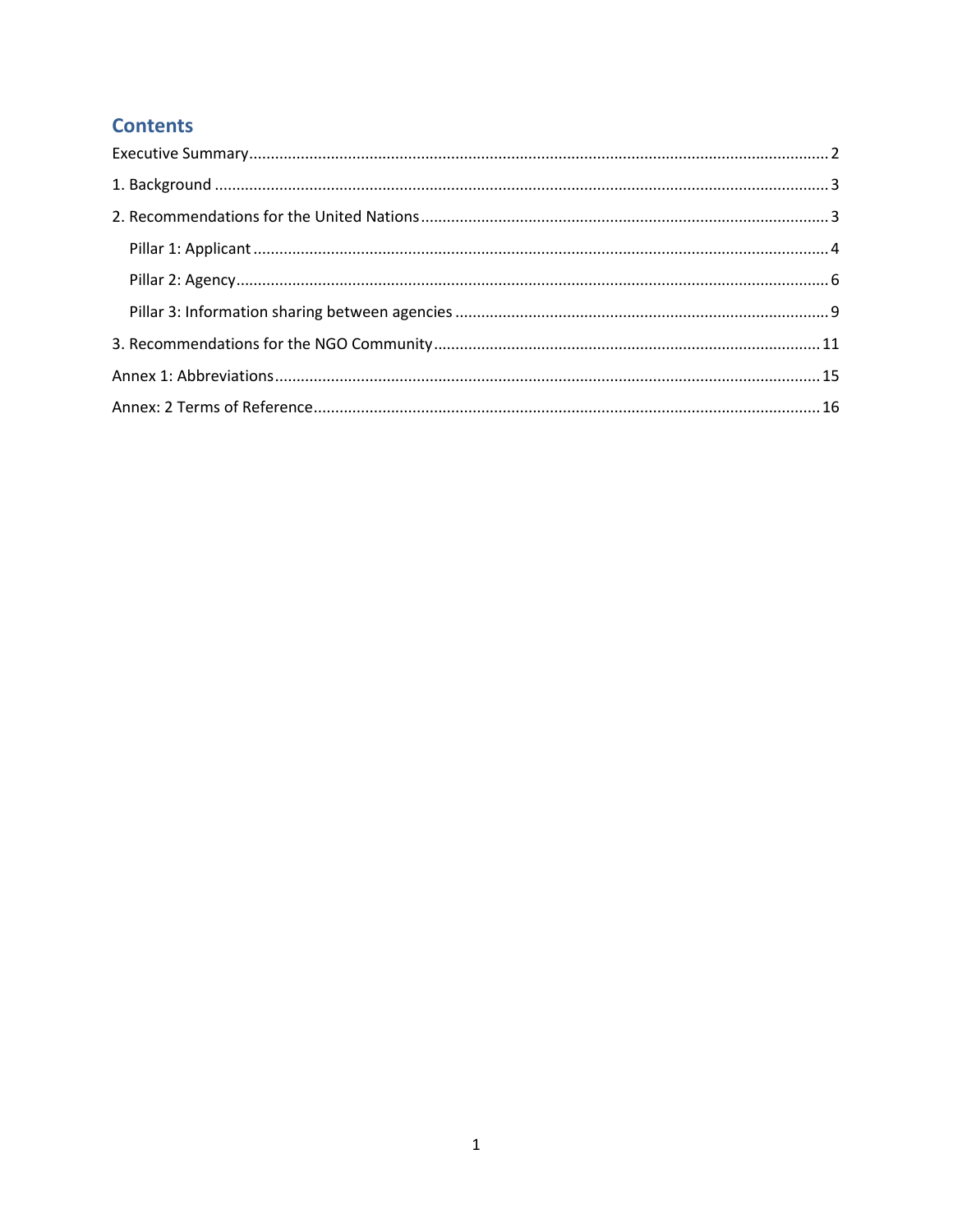## <span id="page-2-0"></span>**Executive Summary**

"The problem of Sexual Exploitation and Abuse (SEA) has been in the forefront of our thoughts since 2002".<sup>[1](#page-2-1)</sup> While progresses have been made, our reports show that some of our own people continue to abuse their position of power and sexually exploit the people they are mandated to protect.<sup>[2](#page-2-2)</sup> By doing so they destroy hope and undermine our credibility as humanitarian, development and peacekeeping organizations. Evidence shows that the recruitment systems of internationally working organizations are not able to identify these perpetrators, even if they have been separated by another aid organization – or even worse - by another duty station of the same organization.

To respond to this problem a team of specialists (combining the professionalism of United Nations and NGO colleagues working in HR Policy, Recruitment, Ethics, Conduct and Discipline and Protection from Sexual Exploitation and Abuse by Own Staff) have put together a package of complementary recommendations in order to mitigate the liability risk that comes with the recruitment of a person that has a record of unethical behavior. This report contains recommendations for UN Agencies and the NGO Community.

#### **The UN recommendations (14 in total) have been divided in three pillars:**

Pillar 1: Applicant (recommendations that address actions to be taken by the Applicant during the recruitment process)

Pillar 2: Agency (recommendations that address individual agencies' processes and procedures during a recruitment process)

Pillar 3: Information sharing between agencies (recommendations aimed at strengthening informationsharing between UN agencies)

#### **The NGO recommendations include a total of six recommendations addressing the importance of:**

- 1. Making a clear commitment to PSEA in job advertisements and job descriptions;
- 2. Undertaking thorough reference checks;
- 3. Categorizing roles depending on their contact with children and other vulnerable groups;
- 4. Including clauses on conduct in contracts with non-staff who have contact with affected populations;
- 5. Rigorous adherence to misconduct policies;
- 6. Sharing information regarding SEA violations (to the maximum extent allowable under law).

#### **The Task Team suggests that the Principals encourage each IASC organization to:**

- support the recommendations in principle and to implement (to the extent possible and adapted to their legal context) the recommended actions;
- report back to the IASC Principals by end of 2014 about their progress in implementation of the recommendations.

<span id="page-2-2"></span>

<span id="page-2-1"></span><sup>&</sup>lt;sup>1</sup> Carolyn McAskie (2010) Global Review of Protection from Sexual Exploitation and Abuse, page 11 <sup>2</sup> Special Report of the Secretary General on Special Measures for Protection from Sexual Exploitation and Abuse (A/67/77 IASC (2010) Global Review of Protection from Sexual Exploitation and Abuse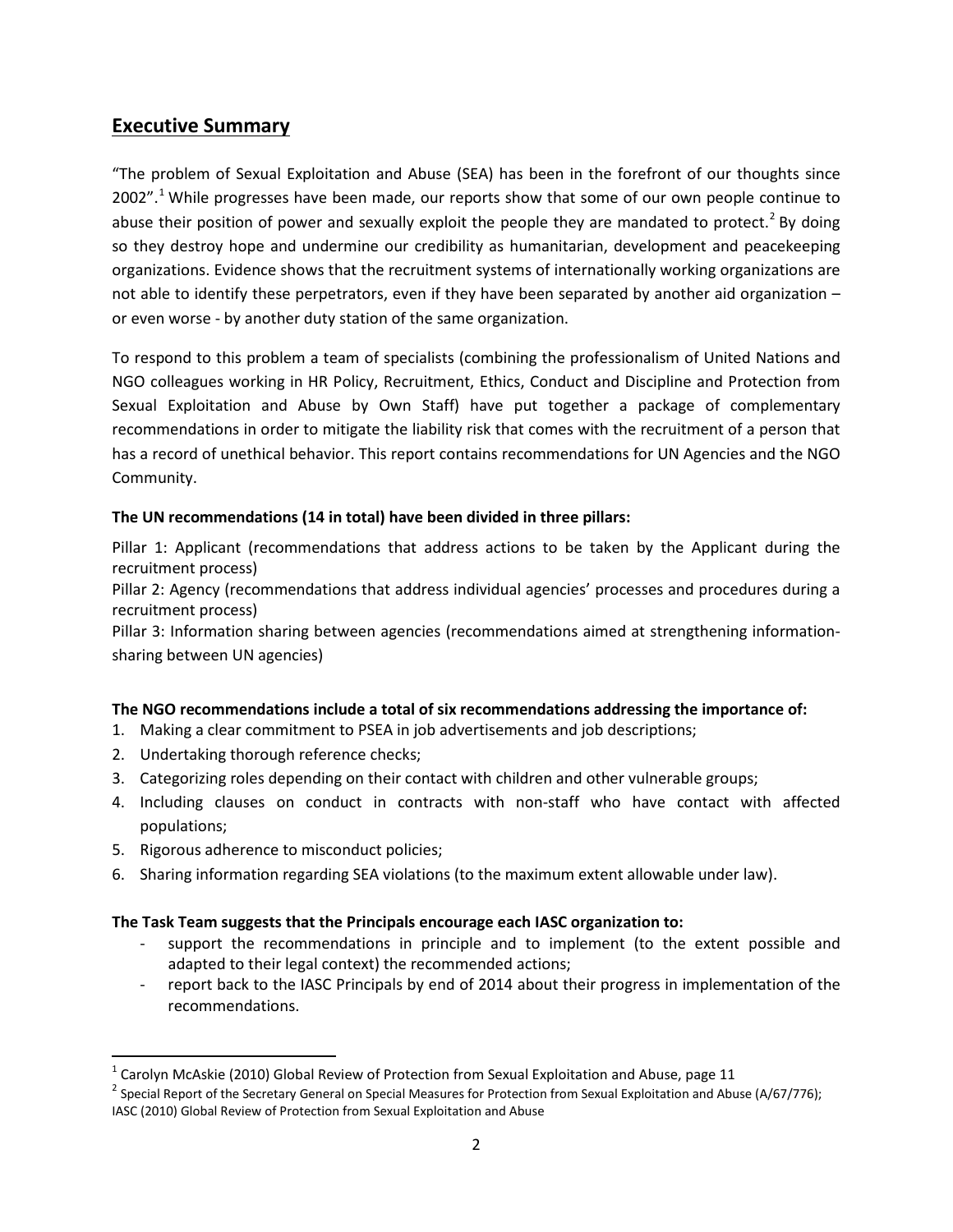## <span id="page-3-0"></span>**1. Background**

In December 2012, the Inter-Agency Standing Committee (IASC) Principals requested:

*"…that Human Resources Directors in cooperation with respective Offices of Legal Affairs and Senior Focal Points organize an ad-hoc task team on identifying challenges and options in improving recruitment processes in the context of PSEA with the goal of providing a report on good practices and recommendations at the next Principals meeting in December 2013.*[3](#page-3-2)

UNDP offered to lead the Task Team looking at the opportunities and challenges within the UN System and brought together a Task team addressing the same for NGOs.

The UN sub-group comprised representatives of the UN Secretariat and DFS, IOM, UNHCR, UNICEF, WHO, and UNDP combining the professionalism of colleagues working in HR Policy, Recruitment, Ethics, Conduct and Discipline, and in PSEA. The sub-group met regularly since March 2013 to define gaps and strengths within the UN recruitment system, upon which the below outlined recommendations were formulated.

The NGO sub-group was composed of PSEA and HR specialists from a cross–section of international NGOs. The Task Team decided to produce a suite of resources, to include the following:

1. Publicity materials on 'exploding the myth' – demonstrating that these issues are possible to address (to be made available by end of 2013).

2. Clear guidelines on the legal parameters of addressing this issue, for the main countries where NGOs are headquartered (to be made available by end of 2013).

3. Good Practice Guidelines (included herein), comprising a set of recommendations, followed by guidance based on good practice shared by NGOs.

For more information about the overall mandate of the Task Team, see Terms of Reference (Annex 1).

The scope of this study has been limited to analyzing recruitment procedures and practices. It will not address the very important issue of holding SEA perpetrators accountable or include any other preventive measure.

## <span id="page-3-1"></span>**2. Recommendations for the United Nations**

It is recalled that the overarching principles regarding the employment of staff "shall be the necessity of securing the highest standards of efficiency, competence, and integrity."<sup>[4](#page-3-3)</sup> The Secretary-General is accountable for ensuring that these elements are of paramount consideration in securing staff. Staff bear the corresponding accountability to comply with the standards of conduct as set out in the Charter of the United Nations, the Staff Regulations and Rules and other administrative issuances.<sup>[5](#page-3-4)</sup> The

<span id="page-3-2"></span><sup>&</sup>lt;sup>3</sup> IASC, Final Summary Record and Action Points of IASC Principals meeting, January 2013.

<span id="page-3-3"></span> $4$  ST/SGB/2001/1, Article 1, Regulation 1.1

<span id="page-3-4"></span> $5$  ST/SGB/2011/1, Rule 1.2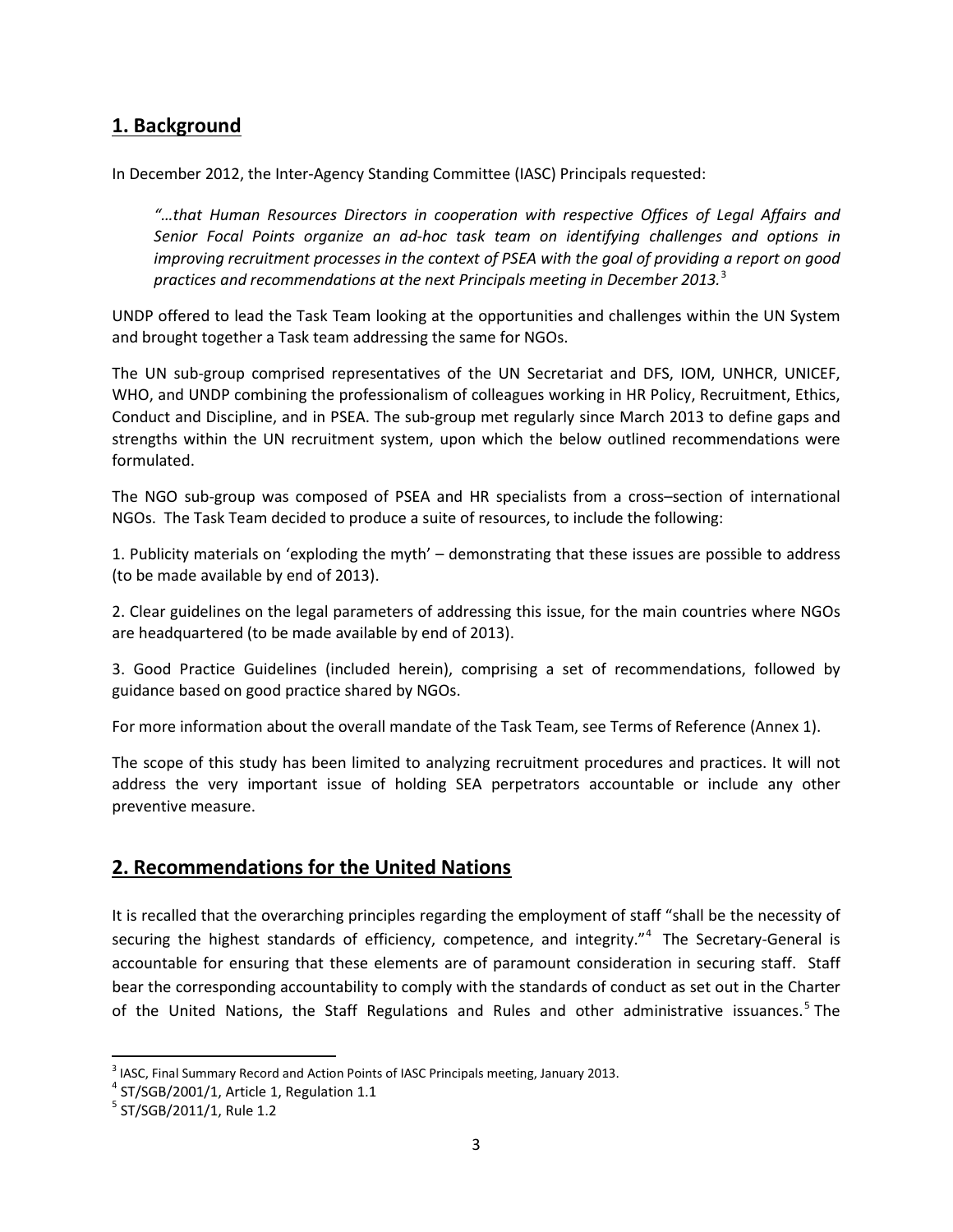following recommendations are based on these overarching principles and are divided in three pillars for the purpose of easier understanding by the readers of this document:

**Pillar 1: Applicant** (recommendations that address actions to be taken by the Applicant during the recruitment process)

**Pillar 2: Agency** (recommendations that address individual agencies' processes and procedures during a recruitment process)

**Pillar 3: Information sharing between agencies** (recommendations aimed at strengthening information-sharing between UN agencies)

## <span id="page-4-0"></span>Pillar 1: Applicant

#### **1. Self-declaration in p-11**

It is recommended that the use of any kind of United Nations Personal History form (PHP, p-11 etc.) is maintained. The form is completed and submitted by candidates at the time of application. With the submission of this form candidates are requested to certify with their manual or electronic signatures that the information they have given are true, complete and accurate. This way the form becomes the authoritative source for reference checking.

## **2. Certificates attesting to the lack of criminal records (from home country, country of residence, last duty station)**

Details: Many national authorities formally issue reports on individuals' criminal or police records. Where possible, a candidate should be requested to obtain from relevant national authorities such a formal record for submission either as part of the application or during a later verification and reference check phase. As International Organizations' workforce is largely expatriate; such report should be requested not only from the country of nationality but those authorities that may have a record on the individual based on prior (physical) residence.

Benefits: A formal record from a national authority will more reliably provide information on prior arrests and/or convictions than assurances from a candidate alone (such as a PHP), which are often difficult to verify without significant additional administrative burden. This approach will lead to a more solid screening and vetting process, likely without or at least less legal or privacy challenges as the report would have been requested by the individual him- or herself, rather than through the recruiting Organization as a third party.

Risks: Not all countries' national authorities maintain reliable records, or not in a centralized manner that would permit the generation of a report; or do not issue such reports at all (especially for nonresidents). Differences in nationality and residency will lead to unequal results and quality of reports for candidates. Further, submissions of any document by a candidate (compared to receiving a document directly from a national authority) are subject to potential forgery.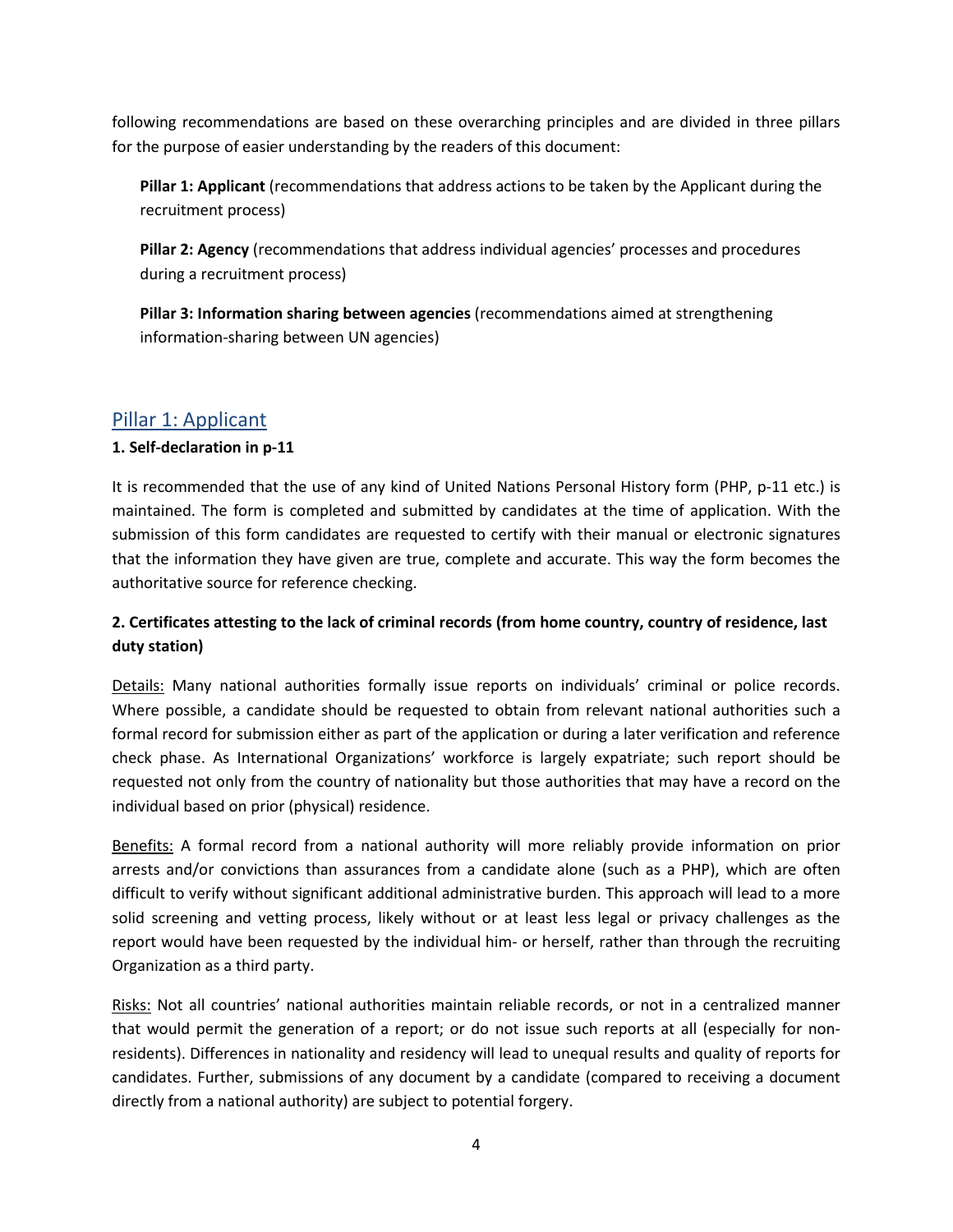**Sub-option:** The above mentioned recommendation can be applied to limited functions that are sensitive, such as oversight services staff or staff dealing with children and other vulnerable groups (see recommendation #8).

## **3. Sign information and liability release so hiring entity can undertake checks and former employers are permitted to share information upon request**

Details: A release form (waiver) signed by a candidate (at the time of offer) facilitates collection of information from third parties by a recruiting Organization. The form essentially informs third parties such as universities or prior employers of the candidates' personal permission to share relevant information about his or her qualifications or employment record upon request with the recruiting organization. Some Organizations already use such release forms.

Benefits: The form significantly increases the efficient collection of relevant information from third parties; as third parties would be able to rely on the assurances in the release form that the former employee will not take legal action against such third party for disclosing information to the recruiting organization.

Risks: Depending on the national labour and privacy law background, or an employer's internal policies, not all third parties will provide the requested information even in case of a signed release form for fear of repercussions. Some employers will also not rely on a copy of a release form signed by a former employee without first verifying the authenticity with the former employee directly first. Finally, use of waiver and release forms are relatively recent developments and have not yet proven as a reliable safeguard in the system of the administration of justice. They are, however, a significant improvement to prior practices of information gathering without such a release form. In the personal history form (e.g. PHP) an applicant has the option that the current employer is not to be contacted (to keep the applicants intention to change employer confidential). If this option should be removed there is a risk that less people will apply.

## **4. Present a "Certificate of service", including the information on performance and conduct, when applying for positions within the UN system.**

Details: In many regulatory frameworks of UN system organizations exists a specific proviso on a current or former staff member's right to request a certification of service. These normally include service dates and function, but can also include information on conduct and performance upon request by the staff member<sup>[6](#page-5-0)</sup>.

Benefits: Such a certification would provide additional information on conduct and performance that is often not shared among organizations in case of movement of staff between them. As a standard procedure is usually already in place, it can be generated by a former employing entity with relative ease

<span id="page-5-0"></span> $6$  UN staff rule 9.12 states: "Certification of service: Any staff member who so requests shall, on leaving the service of the United Nations, be given a statement relating to the nature of his or her duties and the length of service. On the staff member's written request, the statement shall also refer to the quality of his or her work and his or her official conduct."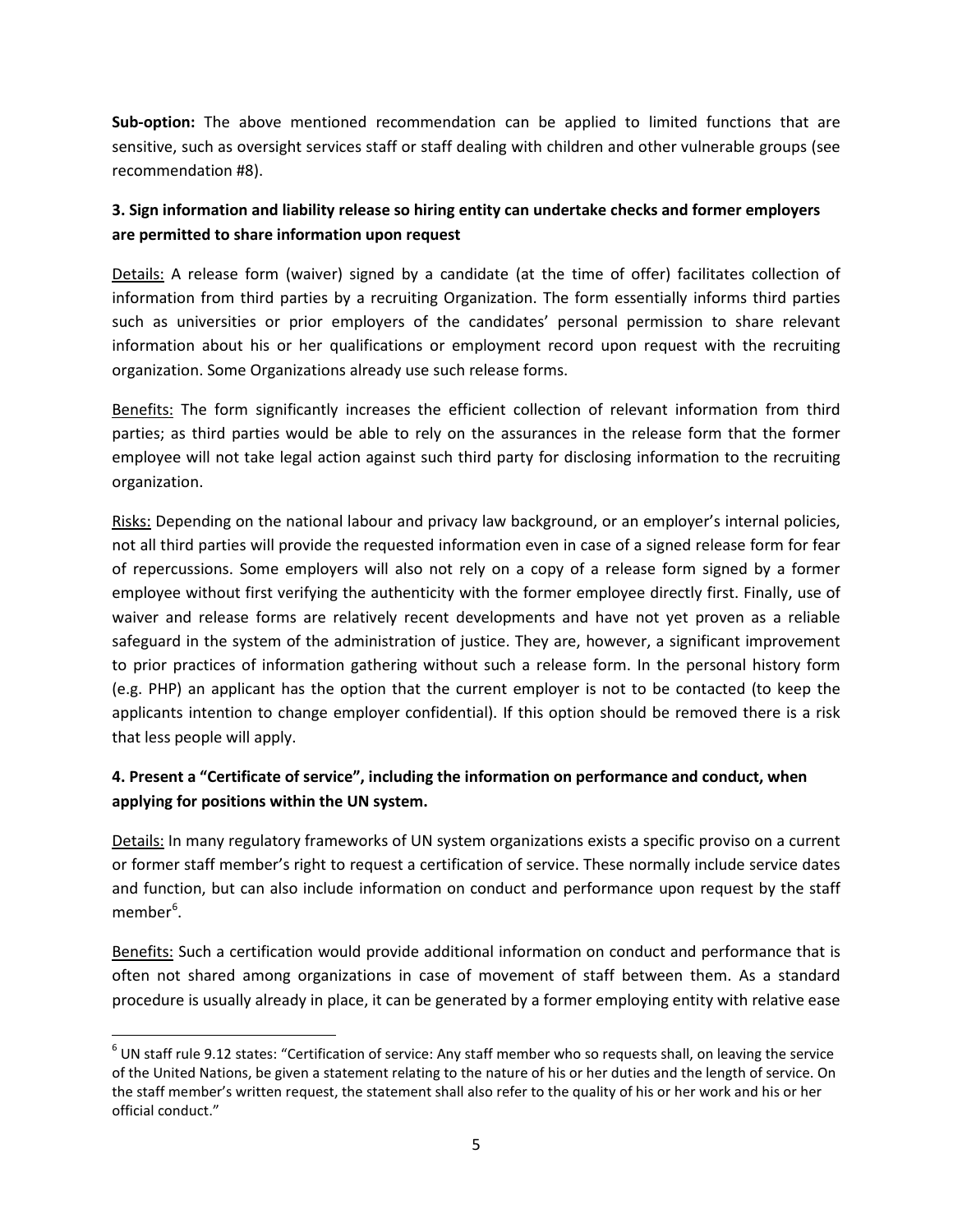and negligible administrative effort. Since it is issued upon request by a staff member, there appear to be no or only limited legal or privacy issues that would arise.

Risks: There will be differences in being able to obtain such certifications for candidates who have previously served in an entity that has such a rule and policy in place compared to those candidates with a different former employment history. Further, as per recommendation 2 above, submissions of any document by a candidate (compared to receiving a document directly from the source that produced it) are subject to potential forgery.

## <span id="page-6-0"></span>Pillar 2: Agency

#### **5. Include compliance to standards into recruitment process and the lifecycle of an employee (on job site, in VA, PHP, offer letter, appointment letter etc.)**

Details: There is room for improvement in the currently used online platforms, documents and templates throughout the application, selection and onboarding process. Updating and improving the language components is required to properly inform a candidate, in advance, of the expected standards of conduct, reference checks that will be conducted, consequences of inaccurate information the candidate may have supplied, and consequences of any changes in conditions applicable to an offer of employment or of information provided by the candidate.

Benefits: Clarity in language on expectations from a candidate on conduct and on providing and updating information submitted at the time of application throughout the recruitment process, and consequences of inaccurate information or of not reporting changes in relevant personal conditions will close identified gaps in the currently used instruments for a number of scenarios that have proven challenging for Organizations. It will also address shortcomings found by the UN Dispute Tribunal in the communications between candidate and Organization. To illustrate, an offer may state that it is subject to medical clearance, visa and reference checks, but not what the consequences are when those do not materialize (withdrawal/rescission/payment of indemnity etc.), nor consequences of changes in conditions between acceptance of offer and entry into duty. On inaccurate information provided by an applicant, additional clarity is also required to address the different stages between date of application, date of offer, acceptance of offer, and entry on duty. Finally, stronger language in the letter of appointment referring to the information supplied at the application stage and thereafter would facilitate administrative action for "facts anterior" that would have prevented the person's appointment.

Risks: The adjustments to vacancy announcements, inter- and intranet-sites, offers, confirmation of offers and letters of appointments should be closely coordinated with respective legal affairs offices in each Organization to avoid imprecise changes in language that will not add value.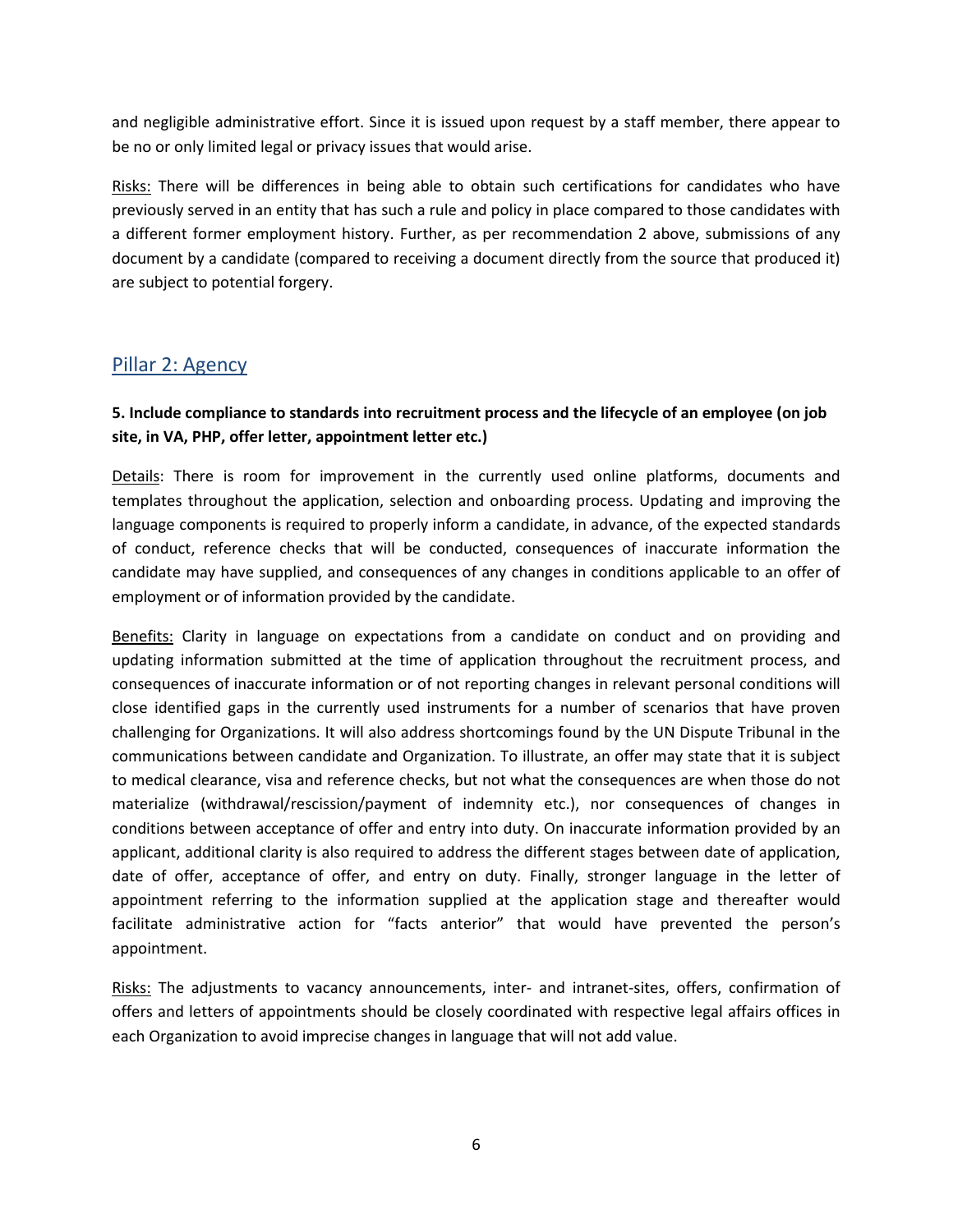## **6. "Establish transparency on reference checking on highest standards of efficiency, competence and integrity visible (to be noticed by any person who considers to apply) - from the job sites, the VA, to pre-offer, offer and appointment letter)". (JIU/NOTE/2013/1)**

Details: Best practices call for informing external candidates at the application stage about the reference check procedure and its implications in their recruitment process, and explaining what kind of cooperation is expected from them and at which step in the process. Candidates can be involved in the process without compromising its integrity, for instance with regard to, inter alia, updating contact details of persons or entities that should be contacted, and collecting certificates of criminal records. Informing candidates early about reference checks helps expedite the process, as this may facilitate human resource management or recruiters' communication with appropriate sources of information on the personal history of candidates." (JIU/NOTE/2013/1)

Benefits: Candidates are aware of the expectation of the employer even before they start the application process and the message is continued throughout the application, selection and recruitment process. It may deter candidates who do not meet these highest standards and result in improved quality of applicants. It also shows commitment by the UN organizations to these standards as they are reiterated at each step of the process.

Risks: "Reference checks are not conducted in a thorough, systematic and timely manner and results are not properly documented and stored, the reality may differ from the process outlined in writing. This could raise concerns of applicants and staff about the real commitment behind the words." (JIU/NOTE/2013/1)

## **7. "Request a liability release from each candidate (Means the candidate by applying agrees to waive their right to sue the organizations and individuals involved in reference obtaining and giving)". (JIU/NOTE/2013/1)**

Details: "The application forms and/or the personal history forms incorporate a liability release agreement, by which the candidates authorize the organization to make inquiries on their background and agree to release both the organization and the respondents to these inquiries from any legal claim and liability. The manually or electronically signed release agreement forms or relevant application excerpts accompany the organizations' requests for information on the candidates." (JIU/NOTE/2013/1)

The JIU report (JIU/NOTE/2013/1) states that, the "United Nations OHRM agreement form is considered the most appropriate form for all organizations, given that this model protects the organization's interests. Its text explicitly names the organization and its employees in the list of parties that the candidates release from any liability for collecting information on their background." (JIU/NOTE/2013/1)

Benefits: Reduces the risk to those providing information to face legal claims and could potentially facilitate the parties' response.

Risk: Needs to be checked if this is compatible with UNDT/UNAT or ILOAT case law.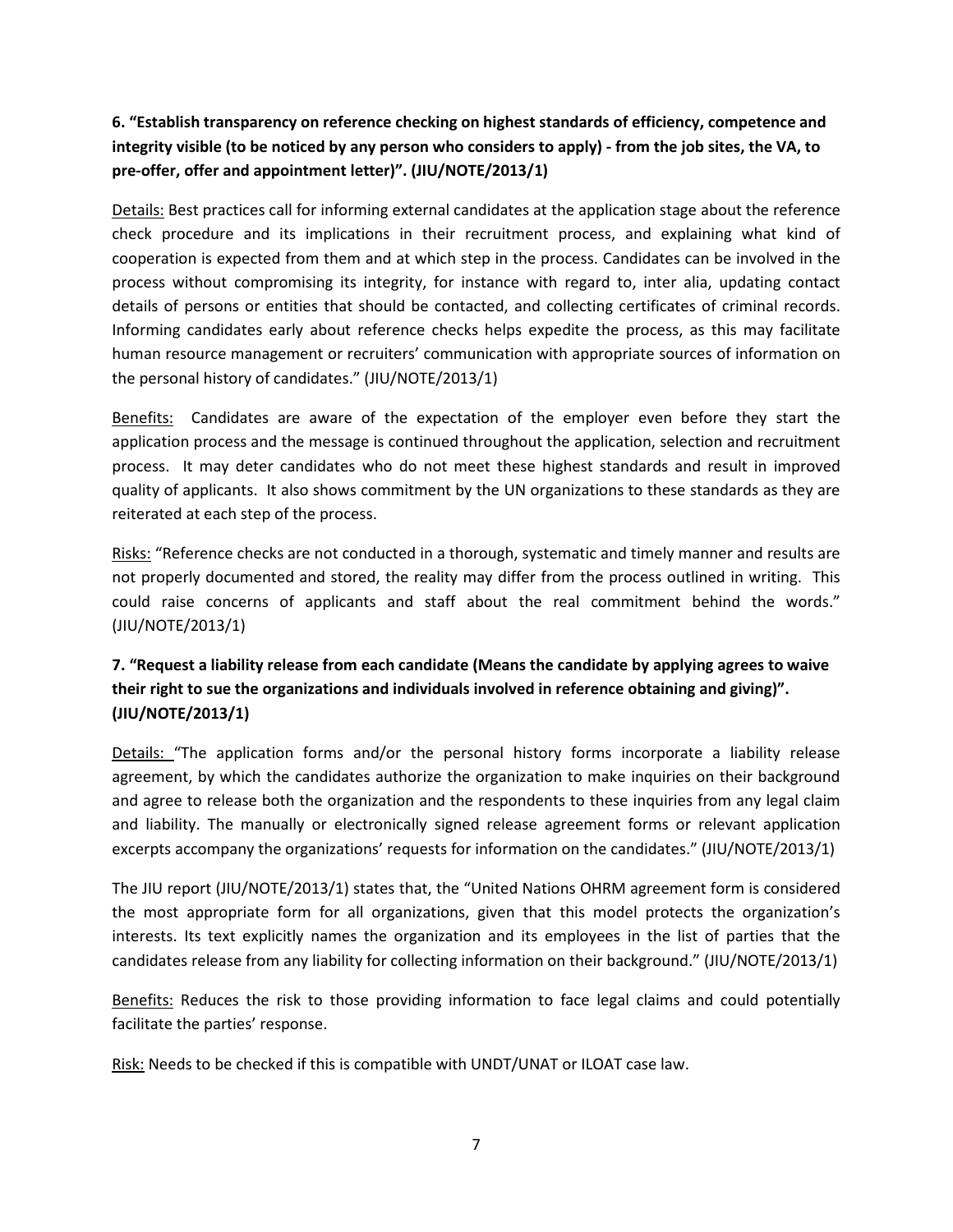## **8. "Distinguish between specific groups of staff/personnel (key sensitive functions such as oversight services staff or staff dealing with children and other vulnerable groups)" (JIU/NOTE/2013/1)**

Details: The JIU report recommends that background checks on education, employment and character and personal checks are conducted for all staff. For specific groups of staff the JIU report recommends additional checks. "Human resources officials document recruitment cases for posts of security officers and other key sensitive functions (for example, oversight services staff or staff dealing with children and other vulnerable groups) with certificates of non-conviction or equivalent certificates relevant to their criminal record; the collaboration of Member States is sought for the expeditious issuance of such documents." (JIU/NOTE/2013/1)

Along these lines the task force recommends that staff working with children and other vulnerable groups should be under-going additional checks for example for past criminal convictions or disciplinary measures and sanctions imposed by an UN organization.

Risks: Potentially overlooking other groups of staff by limiting the checks to a small group of staff. In view of the fact that various organizations have a rotation policy and given that staff are horizontally mobile within organizations, it may be prudent to apply a "higher" standard to all employment and stringent checks should be made for horizontal reassignments*.*

## **9. Include language into the offer of appointment and the appointment letter that provides the organisation with the right to react to the new information when it arises independent on the length and quality of a staff member's services**

Details: Ensures that the organization has the right to react to wrong or incomplete information provided by or about the candidate, whenever the accurate information arises (also after 10 years of good service). This recommendation provides the organization with legal grounds to address any wrongdoing of an applicant or staff member through disciplinary procedures, even if the organization did not realize the misconduct close to its occurrence or before hiring the person.

#### **10. Include non-staff personnel in the system of reference checks**

Details: "A JIU review of individual consultancy in the United Nations system found that the use of nonstaff across the United Nations system is on the rise and that such personnel represent a significant part of the total workforce. The report suggests that reference checking for non-staff should be established and/or reinforced as well" (JIU/NOTE/2013/1). This is specifically important in view of the fact that nonstaff personnel's misconduct is as damaging to the organization's reputation as any staff member's misconduct. Moreover, non-staff personnel are an important source of new talent.

Risks: Expanding screening to additional non-staff members, if not done presently, might require allocation of significant additional resources, both in terms of staff and funding.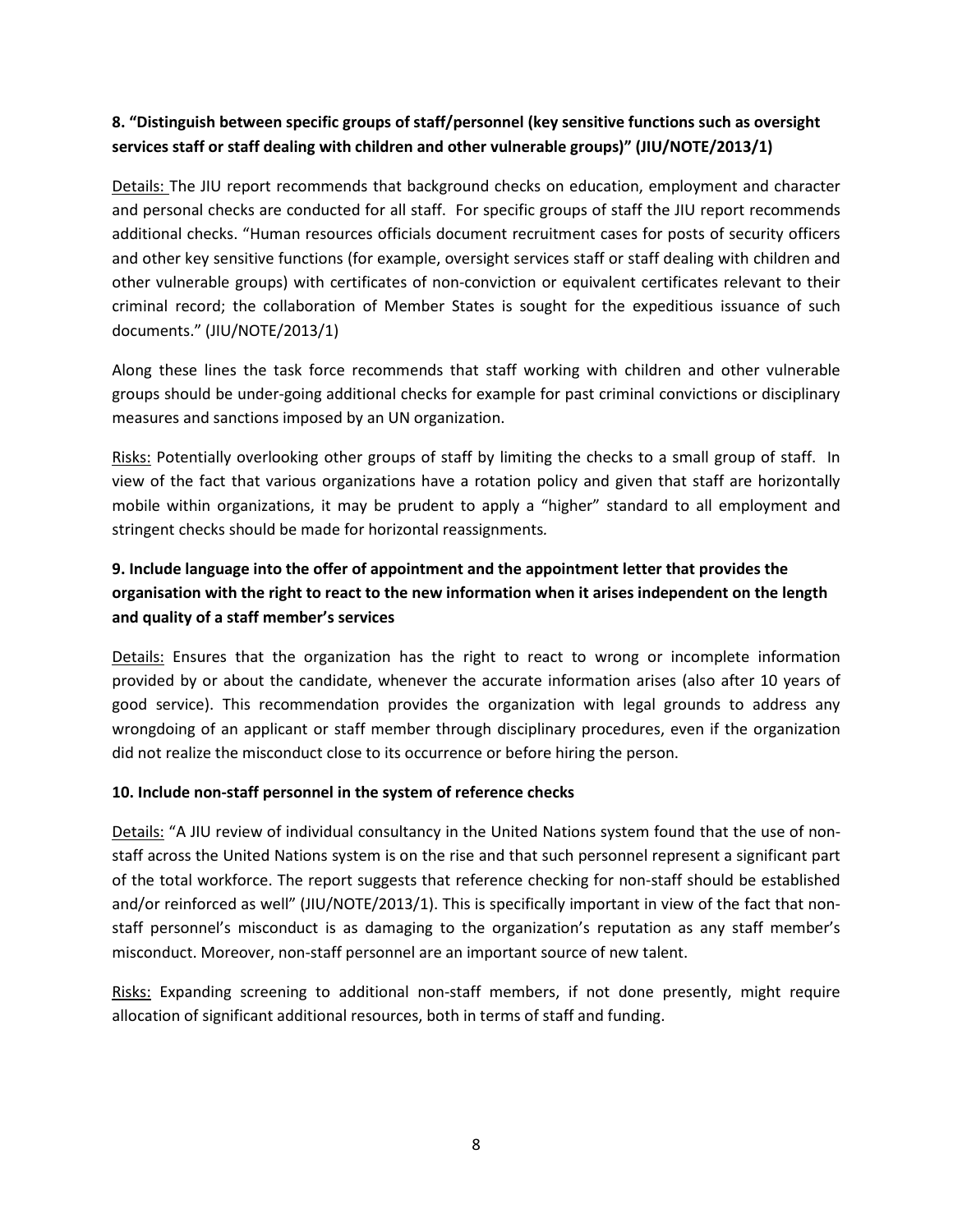## <span id="page-9-0"></span>Pillar 3: Information sharing between agencies

## **11. Exchange of names and relevant information regarding civilian personnel who have been terminated or otherwise separated from service in substantiated cases of SEA or other misconduct.**

Details: The Secretary-General's commitment to PSEA was reconfirmed in his recent report on Special measures for protection from sexual exploitation and sexual abuse<sup>[7](#page-9-1)</sup>. In the context of strengthening governance, oversight and enforcement, the Secretary-General committed to work with the United Nations agencies, funds and programmes "to ensure that systems are agreed upon to exchange information confidentially. This will include both information on reported allegations of sexual exploitation and abuse, as is currently the case, and the names of all civilian personnel who have been terminated or otherwise separated from service in substantiated cases of sexual exploitation and abuse."[8](#page-9-2)

It is recommended that the United Nations expand the strict commitment to share information regarding all civilian personnel who have been terminated or otherwise separated from service in substantiated cases of sexual exploitation and abuse to include similar circumstances in cases of misconduct beyond SEA, and cases of civilian personnel who have "resigned under a cloud" when disciplinary proceedings were outstanding. By doing so, the Task Team recognises the importance of informing agencies of other forms of misconduct (in addition to SEA) and making best use of such information-sharing system.

The Task Force considered it prudent that each entity have their Legal Offices review the recommendation for consideration of its applicability within their specific legal framework.

#### Risks/Challenges:

- The need to develop a shared understanding of the triggering point for information sharing between agencies (e.g. upon request from one agency as opposed to a blanket expectation of proactive, ongoing information sharing);
- The need to develop information management solutions that would take into consideration the need for confidentiality, timeliness and systems' compatibility between agencies;
- If a staff member has been terminated, this is based on an internal administration process. Use of an "internal" decision to prejudice the employment prospects and/or reputation of a staff member outside the institution could be open to legal action by the concerned individual on grounds of defamation. Option: Insertion of a clause in the employment contract (signed by staff member) informing s/he that if s/he is terminated on grounds of misconduct, partner agencies will be informed of termination;

<span id="page-9-1"></span> $7$  A/67/766

<span id="page-9-2"></span> $<sup>8</sup>$  Ibid, paragraph 29</sup>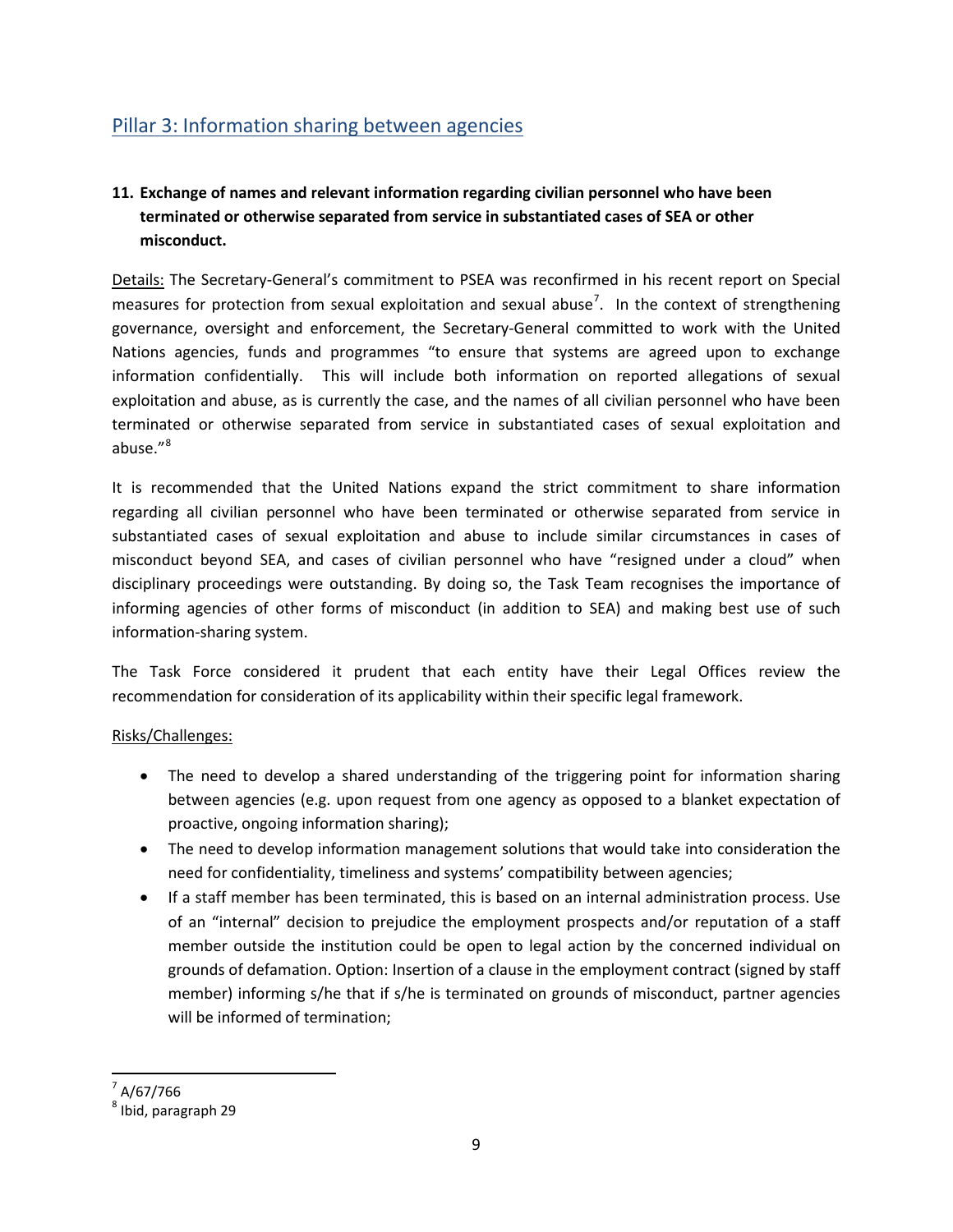• With regards to sharing information for civilian personnel who have received a disciplinary sanction other than termination/separation, a staff member may argue that the only purpose of this is to prejudice the reputation and working conditions of the concerned staff member

## **12. Exchange of names and relevant information regarding civilian personnel who have received a disciplinary sanction other than termination/separation in substantiated cases of SEA or other misconduct.**

See details, challenges and options listed under recommendation no. 11 above.

### **13. Exchange of names and relevant information regarding civilian personnel who resigned from the Organization during disciplinary proceedings in connection with SEA (only).**

Risks: With regards to sharing information for civilian personnel who have resigned from the Organization during disciplinary proceedings, there may be an argument that this proposal undermines the principle of "presumption of innocence" and increases the risk of legal challenge by staff who may argue they resigned during an investigation due to stress or frustration with the Organization.

Option: At the appropriate time, the following is proposed where a civilian staff member has "resigned under a cloud" during the course of an investigation: should a civilian staff member resign during an SEA investigation, the staff member would be asked to sign an agreement with the Organization by which he or she would agree that they would not be rehired unless they cooperate in full with the conclusion of the investigation. The Organization would then agree to the corresponding obligation to finalize the investigation within a determined timeline.

#### **14. Document the reference checks (to share ref checks for inter-agency mobility) (JIU/NOTE/2013/1)**

Details: "The CEB, through the HLCM, taking into account the benchmarks set out in the present note, should facilitate the standardization and harmonization of reference checking procedures across the system with a view to further support inter-agency mobility and the One United Nations goal." (JIU/NOTE/2013/1)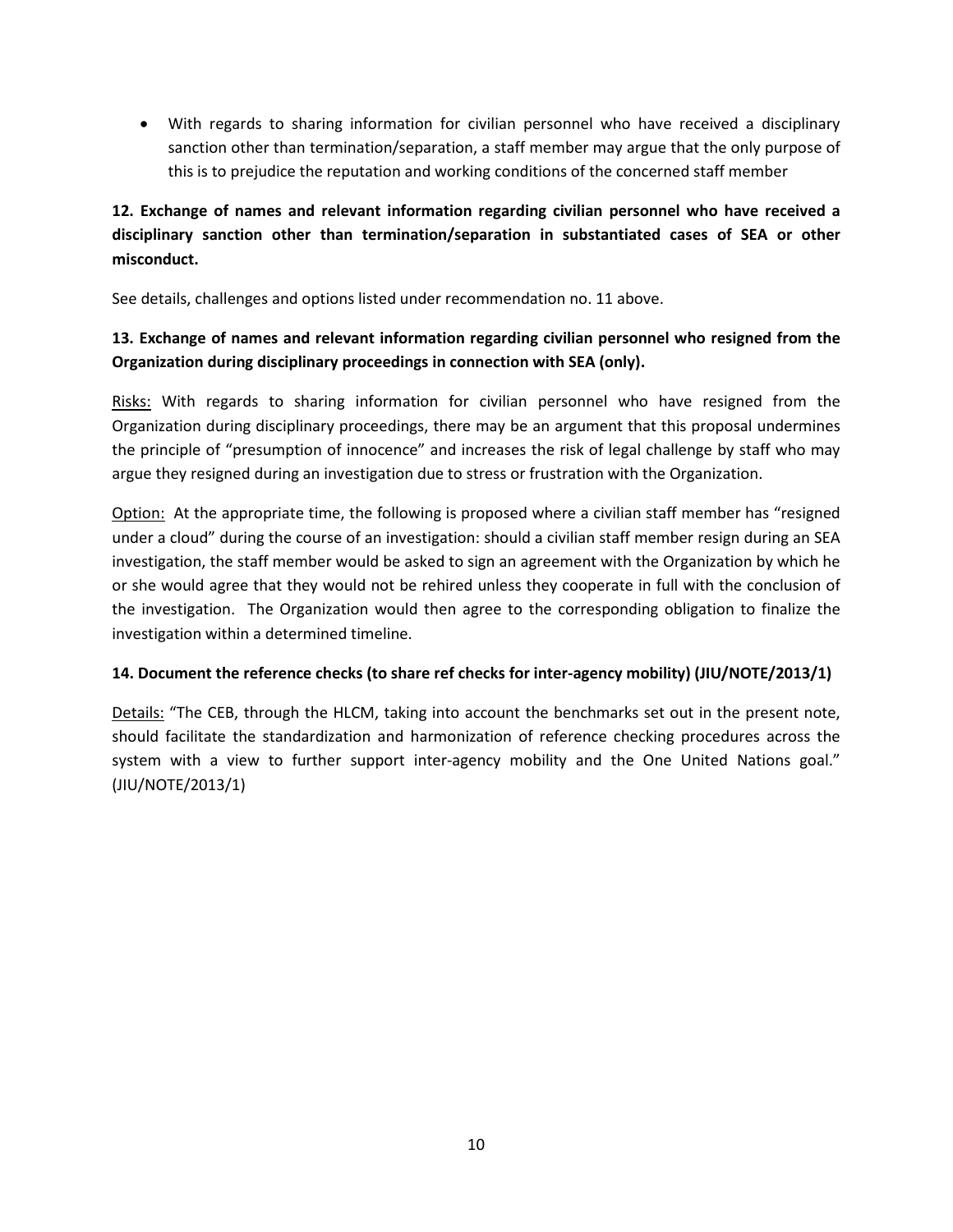## <span id="page-11-0"></span>**3. Recommendations for the NGO Community**

#### **1. NGOs should be clear on their organisation's commitment to PSEA when recruiting new staff**

Why: Making it clear that your organisation has a strong commitment to PSEA, and has the policies and procedures in place to address it in the recruitment process, will send a strong message to applicants, and may deter perpetrators from applying.

#### Good Practice Guidelines:

- 1.1 The NGO's commitment to PSEA should be stated in the job advertisement. In the case of the online application processes, this should be reiterated as part of the application steps;
- 1.2 Job descriptions should include clauses outlining the conduct expected from staff, and referring to the NGO's policy on PSEA.

## **2. NGOs should undertake a thorough reference check in every recruitment process. This should elicit as much information about the candidate's conduct and behaviour with respect to safeguarding concerns, as is allowable under relevant law.**

Why: Perpetrators of SEA are often hired and re-hired by organisations because thorough reference checks are not undertaken.

- 2.1 A minimum of two reference checks should be undertaken. One should be from the candidate's line manager or HR manager of the candidate's most recent employer, (with consent of the candidate) whether or not they are given as a referee;
- 2.2 Include questions relating to safeguarding in your reference check;
- 2.3 A thorough reference check procedure should not be waived under any circumstances, even in a first phase humanitarian response. Experience of many NGOs has shown that not undertaking a thorough process often results in more time taken to manage out and replace unsuitable candidates. At worst, it can result in affected populations being exposed to risk;
- 2.4 Consider a pastoral or character reference. For faith-based organisations, this is usually a reference from a religious leader. For other organisations, a person of high standing in the community could be used. These references attest to the candidate's general conduct and behaviour in both professional and personal life. There are often fewer legal restrictions on the kind of information that can be included in a pastoral or character reference. These references should be taken up in addition to the minimum of two professional references recommended in these Guidelines. These should complement, rather than replace professional references.
- 2.5 Great care must be taken when information is received about a candidate outside of the reference process. This information cannot be used as part of the selection process. Where there is cause for concern provided by another organisation, then that organisation must be pressed to provide information in the form of a reference if they are a named referee (if not, the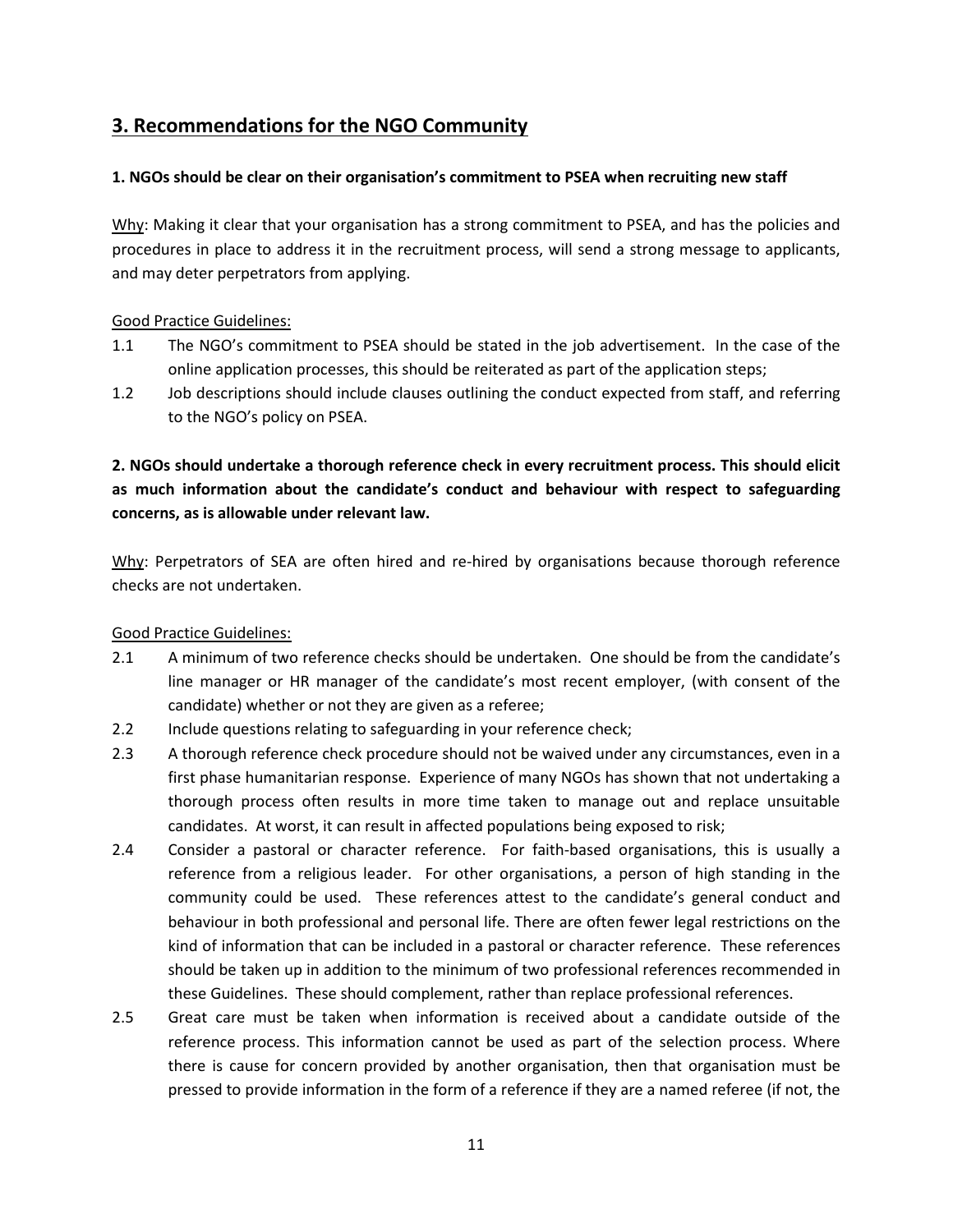candidate could be approached to provide details of further referees). Confidentiality should be taken into account at all times. It may be useful to remind the person offering the information of the duty of care that we all have to affected populations and that avoiding full disclosure of the facts (where legally appropriate) could lead to unsuitable candidates being appointed or to candidates being treated unfairly;

- 2.6 In some countries it is not customary to provide references, and individuals hold record books detailing their work history. Your NGO will need to decide whether this kind of reference is acceptable in the recruitment process, and if so how to mitigate the risk of the information being incomplete or misleading;
- 2.7 Some larger NGOs have a dedicated department to undertake internal checks. In either case, ensure that the roles and responsibilities of the hiring manager and the department or agency responsible are clearly defined in order to make sure that the entire vetting process actually occurs;
- 2.8 Where possible, ensure the reasons the candidate has given for leaving their previous organisation match the previous employer's reasons for the candidate leaving.

## **3. NGOs should consider criminal record and other background checks, in particular for those cases where the risk of SEA is greatest, such as positions that will have contact with children and populations who may be vulnerable.**

Why: Perpetrators of SEA are often hired and re-hired by NGOs because sufficient background checks were not undertaken. Background checks are not limited to criminal record checks (CRC) – they can include checks on professional licences, educational history and others as appropriate.

CRCs are not always available, or may take a great length of time to process. Neither are they always reliable – there is always a risk that they might be fraudulent. CRCs alone will not prevent perpetrators from working for our organisations, but are one of the tools at our disposal to implement a preventative approach to safeguarding the populations we work with.

- 3.1 Request written consent from candidates to conduct a background check. Employers should hold staff members to account for any misstatements, omission or falsification related to the background check process;
- 3.2 Where possible, conduct a CRC for all candidates (national and international) in their home country and other countries they have worked. A CRC is usually obtained from a government agency and many can be obtained via internet. Some larger NGOs have a third party background check company conduct worldwide CRC;
- 3.3 During the recruitment process candidates should complete a disclosure of convictions form, in keeping with the parameters of national employment law;
- 3.4 Ask the referee if they are aware of the candidate having a criminal record or any issues related to child protection that the employer should be aware of.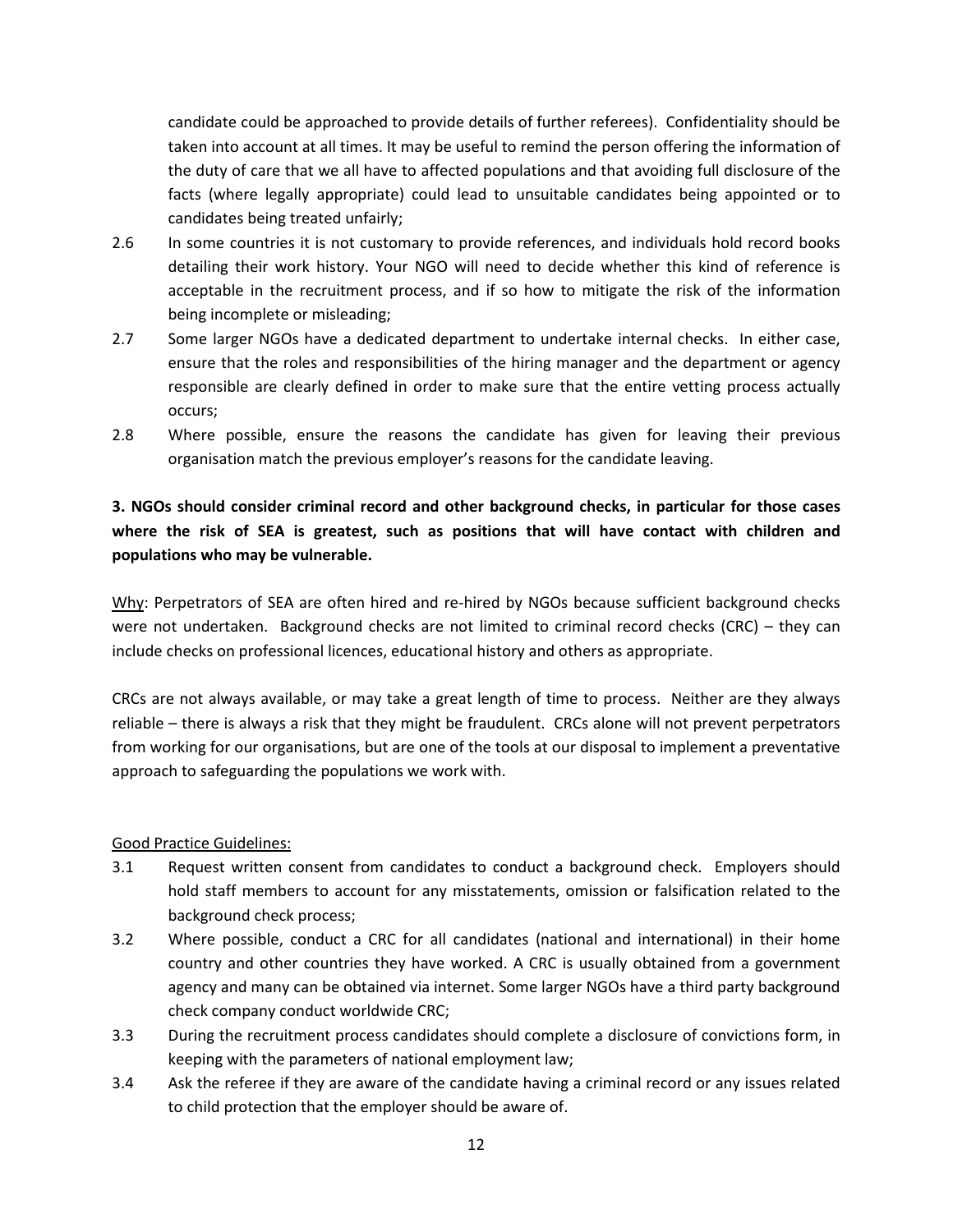## **4. NGOs should include clauses on conduct in contracts with non-staff who come into contact with affected populations.**

Why: The people who come into contact with affected populations most frequently in the course of our programmes are not always employees of our organisations. Partners, volunteers, incentive workers, contractors, consultants, media, visitors and others can all to varying degrees present a safeguarding risk to the populations we assist.

#### Good Practice Guidelines:

- 4.1 Ensure there is agreement between your organisation and your partners as to what is expected of staff in terms of conduct. Undertake a scoping exercise of what safeguards are already in place - partner organisations may have their own Codes of Conduct and policies to deal with SEA. If there are gaps, consider including a clause in your contract with the partner organisation detailing what is expected in terms of PSEA, and where accountability will lie for conduct of partner staff;
- 4.2 Include a clause on conduct in contracts with contractors, volunteers, incentive workers, and other non-staff where a contract is required;
- 4.3 For non-staff who do not have a contract with your organisation, conduct a risk assessment of their contact with affected populations. Measures to reduce risk might include a clear statement on expectations of conduct when briefing them on the work to be undertaken.

## **5. NGOs should be rigorous in adhering to their misconduct policies when following up concerns of SEA, including undertaking a thorough investigation when appropriate.**

Why: Staff who have committed SEA are often re-hired, or hired by another organisation because there is no record of misconduct. When concerns are raised about staff behaviour, it is our duty to the individual and to affected populations to follow up on them through our formal HR processes. If HR processes find misconduct, records should be stored centrally and confidentially so we can use the information in recruitment processes internally and externally.

- 5.1 Ensure your organisation has a clear policy regarding investigations, and trained staff to undertake them. If this is not possible within your organisation, external resources are available (such as HAP's Building Safer Organisations programme) and your organisations should determine what is appropriate;
- 5.2 Where an investigation is necessary, ensure that the policies and procedures of your organisation are followed thoroughly, to completion. Where possible, investigations should be completed even if the staff member leaves the organisation;
- 5.3 Ensure that documentation relating to the investigation is complete and stored centrally and confidentially;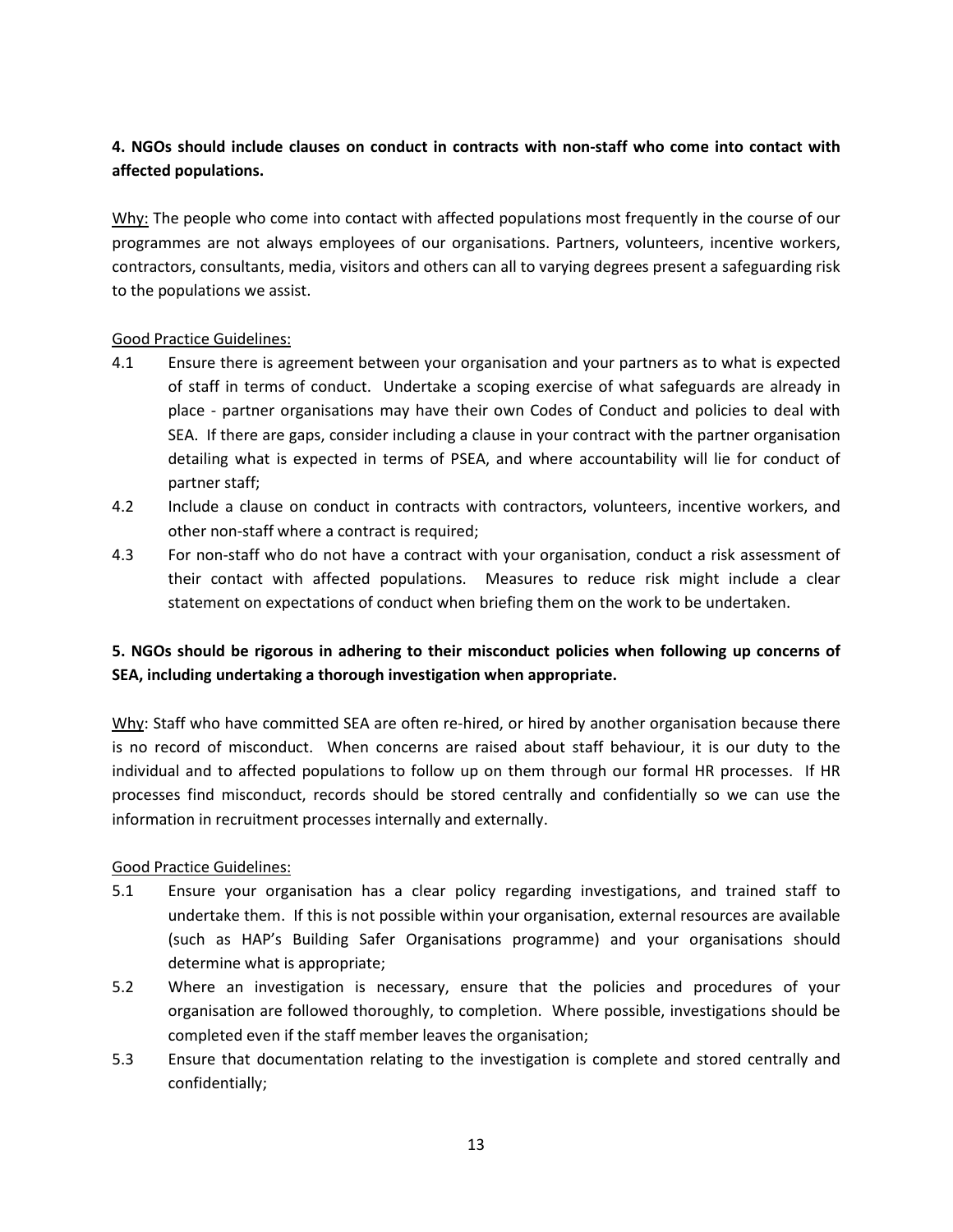- 5.4 Raise awareness amongst staff on investigations, including under what circumstances they happen, what procedures are followed, and to what extent (if any) the outcome will be shared with stakeholders. This will increase staff understanding and support whistle-blowers;
- 5.5 Whenever possible, ensure that resources for investigation are included in budgeting processes.

## **6. NGOs should consider mechanisms to share information with each other regarding SEA violations, to the maximum extent allowable under law.**

Why: Sharing information with other employers can be a valuable tool in preventing perpetrators of SEA from being re-hired. The law varies in different jurisdictions as to how much (if any) information can be shared in this way. Fearing litigation should not be a barrier to addressing PSEA in recruitment procedures; however NGOs need to be aware of the legal implications of sharing information in the public domain.

- 6.1 When dismissing an employee for misconduct, it can be helpful to agree the content of the reference before they leave, as this will provide future employers with the facts while ensuring that the employee is aware of the reference content. Where a settlement is reached it is usual to agree the wording of a reference with an employee as part of the settlement. Where there have been serious problems with conduct or performance that were not put to the employee and properly investigated, then these cannot be mentioned in the reference. If the person was under investigation when they left, this should be stated;
- 6.2 In some countries, it is possible to include a clause, or waiver, in employee contracts that states the employer's right to make public information regarding any serious violations of the employer's Code of Conduct.
- 6.3 Ensure that thorough exit interviews are undertaken, in order to formally capture and document some of the information that would be valuable to a future employer in a reference.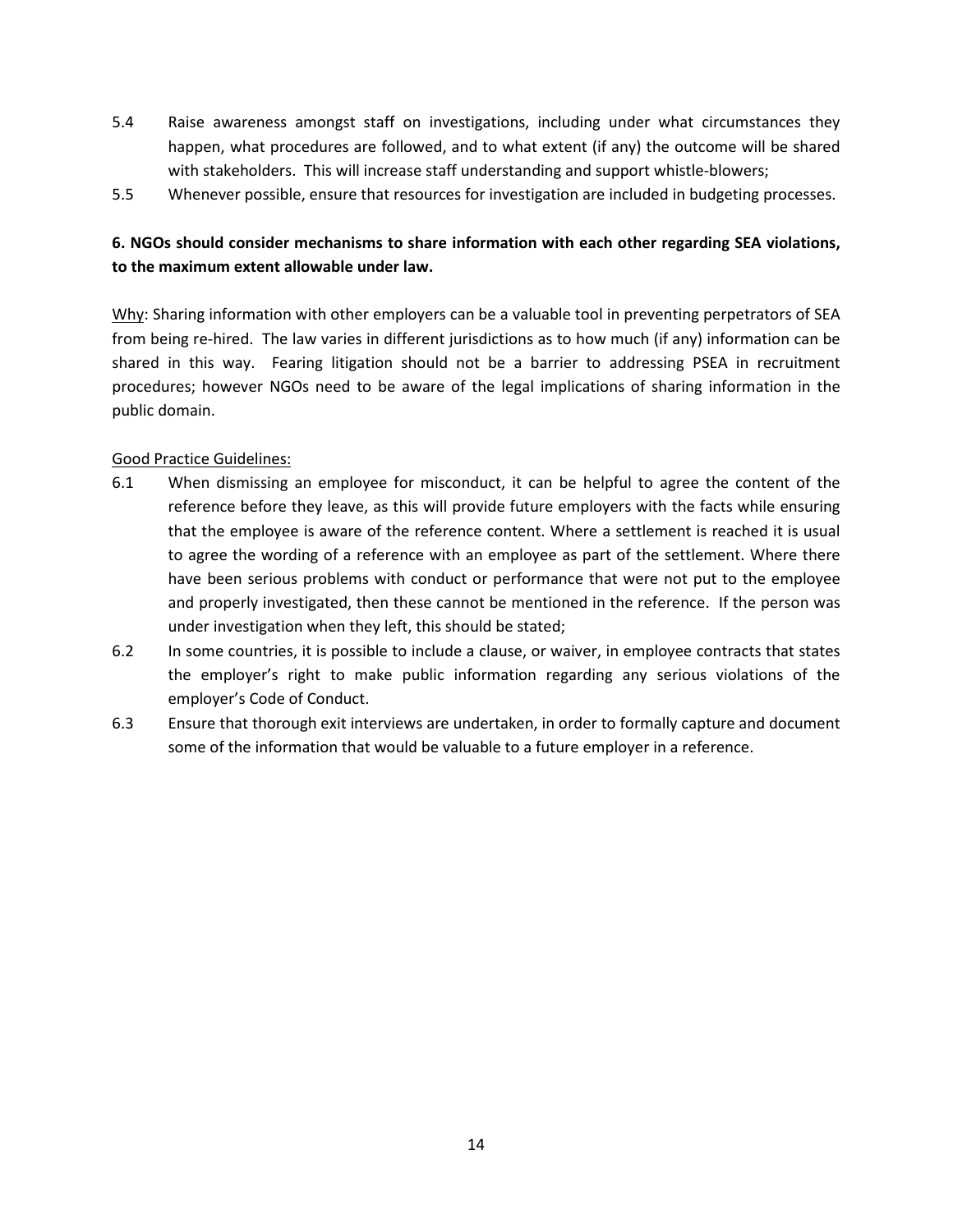# <span id="page-15-0"></span>**Annex 1: Abbreviations**

| <b>IASC</b>  | <b>Inter-Agency Standing Committee</b>                      |
|--------------|-------------------------------------------------------------|
| <b>CRC</b>   | <b>Criminal Reference Checks</b>                            |
| ILO          | International Labour Organization                           |
| <b>IOM</b>   | International Organization for Migration                    |
| <b>NGOs</b>  | Non-Governmental Organizations                              |
| <b>PSEA</b>  | Protection from Sexual Exploitation and Abuse               |
| SEA          | Sexual Exploitation and Abuse                               |
| SGB          | Secretary General's Bulletin                                |
| UNAT         | <b>United Nations Appeals Tribunal</b>                      |
| <b>UNDP</b>  | United Nations Development Program                          |
| <b>UNDT</b>  | United Nations Dispute Tribunal                             |
| <b>UNHCR</b> | Office of the United Nations High Commissioner for Refugees |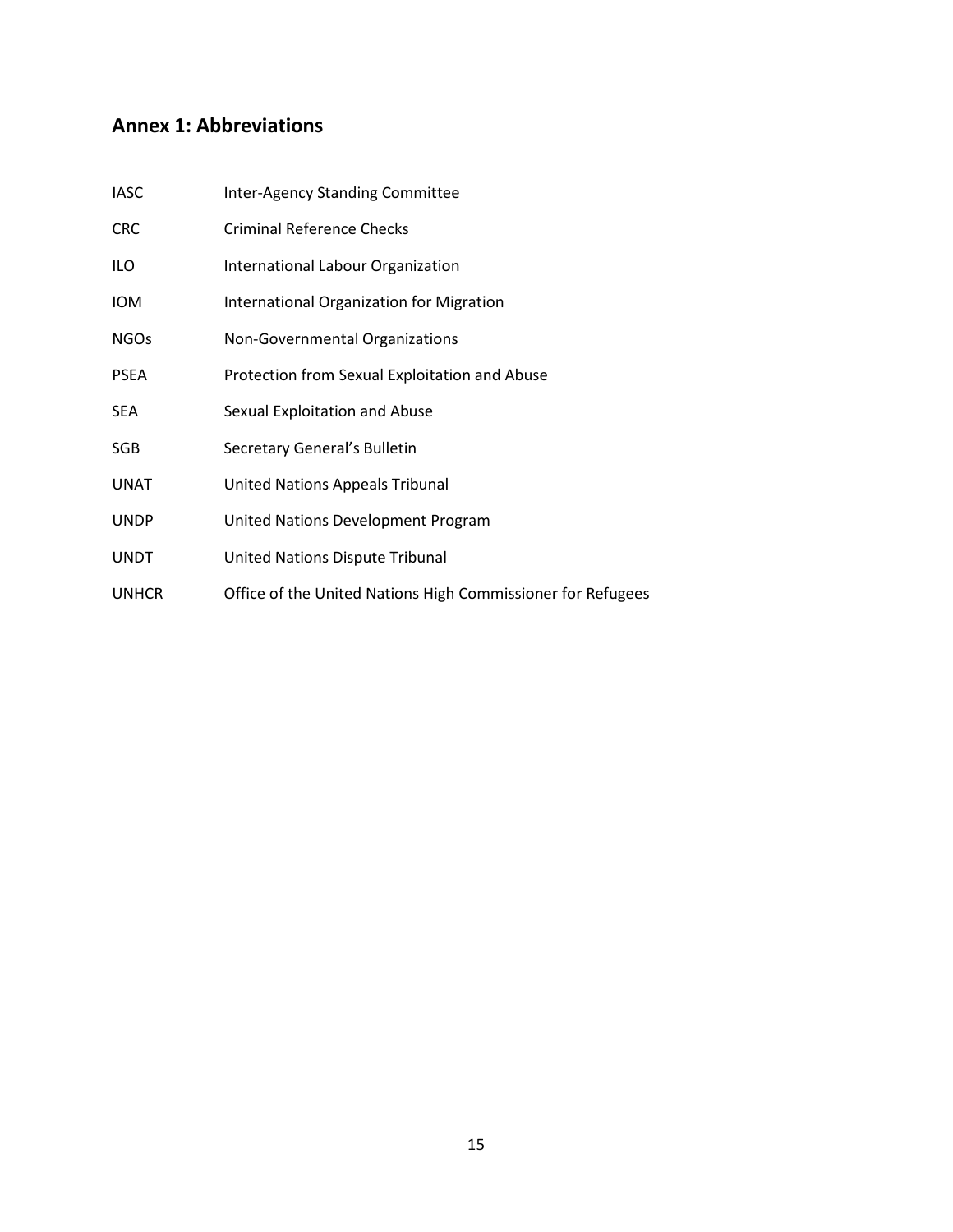## **Annex: 2 Terms of Reference**

# <span id="page-16-0"></span>**Terms of Reference for a Task Team to identify challenges and options in improving recruitment processes in the context of PSEA**

#### **Background**

In December 2012, the Inter-Agency Standing Committee (IASC) Principals agreed to identify challenges and options in improving recruitment processes in the context of Protection from Sexual Exploitation and Abuse (PSEA) with the goal of providing a report on good practices and recommendations at the next Principals meeting in December 2013.

UNDP volunteered to compose and lead a Task Team to undertake the above mentioned research.

#### **Purpose of Task Team**

The Task Team will review legal issues surrounding the problem of hiring and rehiring persons who have committed misconduct or are alleged to have committed misconduct.

Initial consultations have shown that it should be legally feasible to put in place measures to prevent the hiring of persons sanctioned for SEA related misconduct.

The Secretary-General will work with the United Nations Agencies, Funds and Programmes to ensure that proposals are developed to exchange general information both on reported allegations of sexual exploitation and abuse and on sharing the names of all civilian personnel who have been terminated or otherwise separated from service in substantiated cases of sexual exploitation and abuse as a prevention measure against possible future reemployment in the United Nations.

However, it will be a challenge to develop a good practice, respecting due process for staff and non-staff members when dealing with alleged perpetrators who leave the organisation before an investigation is finalized and disciplinary charges have been made.

Another challenge will be the difference in the legal systems of UN and non-UN organisations. Therefore it is suggested that as a start the Task Team will work in two subgroups: The first subgroup will address issues within NGO's, the second subgroup the issues of UN System organisations. Depending on the outcomes of the two groups' work it might be recommended integrating the work and develop joint recommendations to the IASC Principals.

Specific activities include:

- Identify good practices among UN agencies and the NGO community by undertaking consultations among human resource and legal specialists;
- Develop concrete measures that follow the identified good practices;
- List the issues that have not been addressed so far;